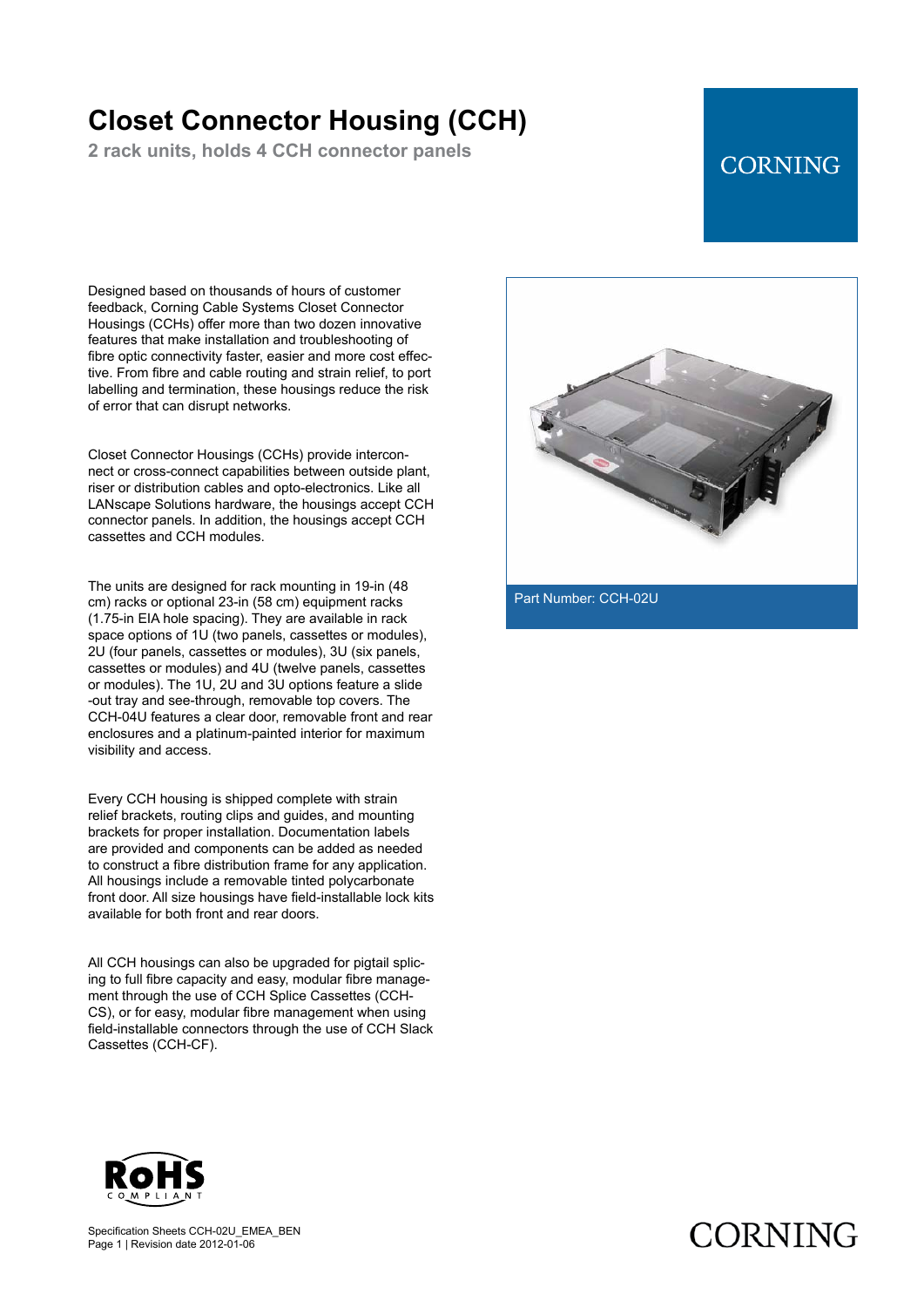# **Closet Connector Housing (CCH)**

**2 rack units, holds 4 CCH connector panels**

### **CORNING**

#### Features and Benefits

**Interconnect and cross-connect capability** Ideal for field connectorization

**Removable, translucent top covers (1U, 2U, 3U), removable rear cover (4U)** Visibility and ease of access for installation, testing and troubleshooting

**Internal and external strain-relief options** Flexibility for installation and moves, adds and changes (MACs)

**Accepts panels, modules and cassettes** Variety of field termination options

**Adaptable to use as a modular splice housing** Splices are stored and protected in same footprint

#### **Standards**

**Approval and Listings** Meets ANSI/TIA/EIA-568A and 606

#### **Specifications**

| <b>General Specifications</b> |                                  |
|-------------------------------|----------------------------------|
| Application                   | Enterprise networks, Data Centre |
| Mounting Type                 | Rack 19". Rack 23"               |
| <b>Product Type</b>           | Panels & Modules                 |

| <b>Design - Hardware</b>             |                                  |
|--------------------------------------|----------------------------------|
| <b>Housing Colour</b>                | <b>Black</b>                     |
| Housing Type                         | <b>CCH</b>                       |
| <b>Height Unit</b>                   | 2U                               |
| Locking Availability                 | Front or rear                    |
| Maximum Number of Panels per Housing | $\overline{4}$                   |
| Panel or Module Type                 | <b>CCH</b>                       |
| <b>Splice Tray Options</b>           | Use CCH Splice Cassette (CCH-CS) |